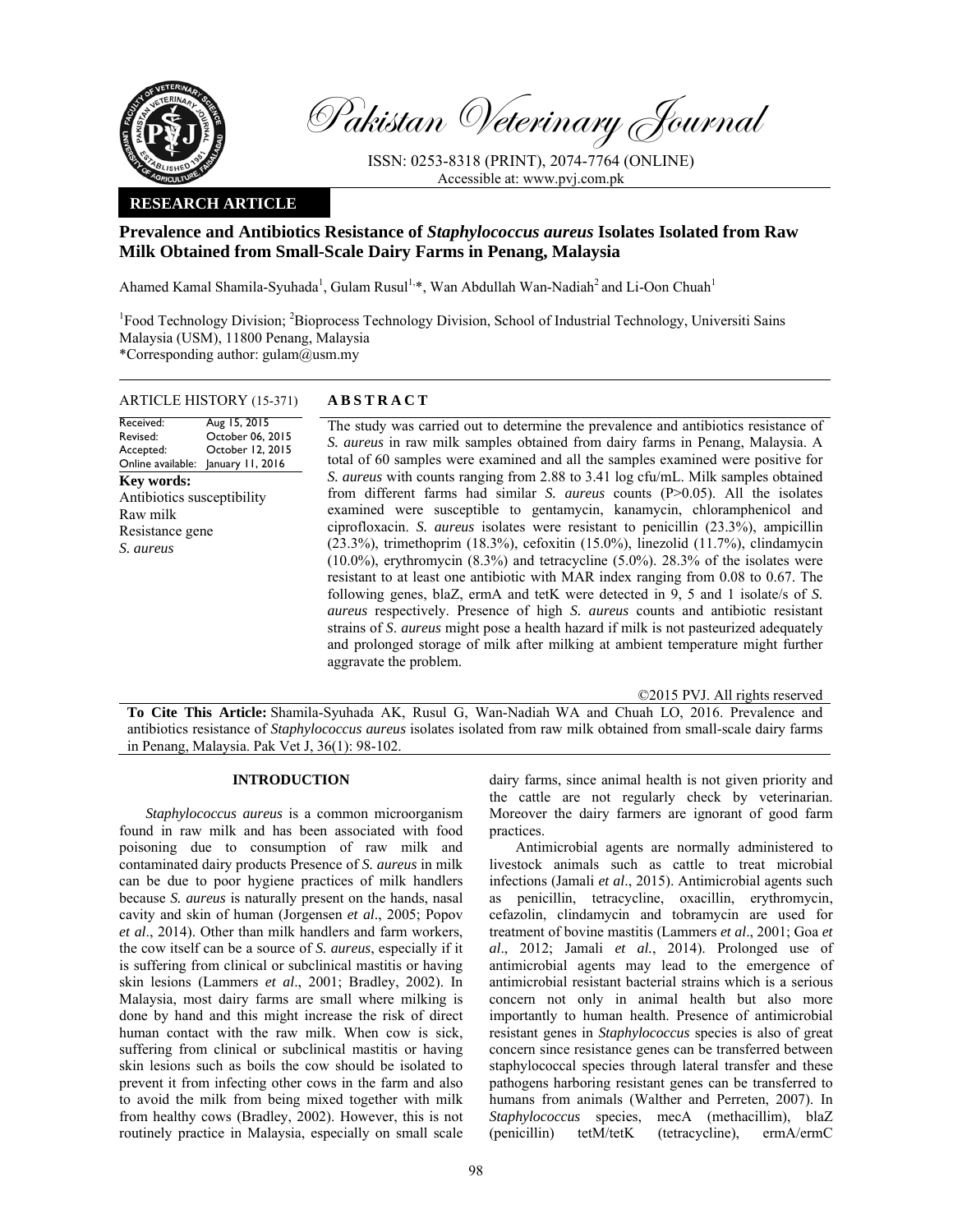(erythromycin), fexA (chloramphenicol), qnrA (fluoroquinolone), lnuA (lincosamide), aacA/aacD (aminoglycoside) and msrA/msrB (macrolide) are among the antibiotic resistance genes that have been reported (Lina *et al*., 1999; Ardıc *et al*., 2005; Haveri *et al*., 2005; Wang *et al*., 2008; Argudín *et al*., 2011; Kamal *et al*., 2013; Jamali *et al*., 2014). The aim of this study was to investigate the prevalence and antimicrobial resistance among *S. aureus* isolates isolated from raw milk obtained from dairy farms in Penang, Malaysia.

## **MATERIALS AND METHODS**

**Sampling:** Sixty raw milk samples were obtained directly from five small scale dairy farms within Penang, Malaysia. Milk samples were collected on 12 different occasions from the morning milking sessions. Raw milk from different cows on the same farm was pooled and 500 mL of milk sample was obtained and brought back to the laboratory under aseptic condition in an ice box and analyzed immediately upon arrival.

**Enumeration and isolation of** *S. aureus:* Enumeration of *S. aureus* was performed according to ISO 6888-1 method. Ten-fold serial dilution with sterile buffered peptone water (BPW) (Merck, Darmstadt, Germany) was carried out and 0.1 mL of appropriate dilution was spreadplated in duplicate onto Baird Parker Agar (Merck, Germany) which were then incubated at  $37\pm1\,^{\circ}\text{C}$  for  $48\pm2$ h. Plates having 15 to 150, typical black shiny colonies with clearing zone around them were considered as *S. aureus* and counted. Well isolated colonies were purified on nutrient agar (Merck, Germany) and subjected to the following biochemical tests: gram staining (+ and coccus), catalase  $(+)$ , oxidase  $(-)$ , and coagulase  $(+)$ .

**Antibiotic susceptibility testing:** Antibiotic susceptibility of *S. aureus* isolates was determined using the Kirby-Bauer disc diffusion assay method on Muller Hinton agar (MHA) (Oxoid, Basingstoke, UK). A total of 12 antimicrobial agent which are penicillin (P) 10IU, ampicillin (Amp) 10µg, cefoxitin(Fox) 30µg, tetracycline (Te) 30µg, gentamycin (Cn) 10µg, kanamycin (K) 30µg, erythromycin (E) 15µg, clindamycin (DA) 2µg, trimethoprim (W) 5µg, chloramphenicol (C) 30µg, linezolid (Lzd) 30µg and ciprofloxacin (Cip) 5µg (Oxoid, UK) were tested. The surface of MHA plates were inoculated by swabbing 3 times in different directions using overnight broth cultures of *S*. *aureus* with turbidity adjusted to 0.5 McFarland Standard .Antibiotic discs were placed on MHA (4 discs per agar plate) and incubated at  $37 \pm 1$  °C for 16 to 18 h. The inhibition zone was measured and results were interpreted according to CLSI guidelines (CLSI, 2013). *S. aureus* ATCC 25293 was used as control. Multiple antibiotic resistance (MAR) index was determined according to the method describe by Krumperman (1983).

**Molecular detection of antimicrobial resistance gene:**  DNA extraction of overnight *S. aureus* cultures was carried out using Wizard Genomic DNA Purification Kits (Promega, Wisconsin, USA) according to manufacturer's instruction. Briefly the pellet cell was first suspended in

EDTA and lytic enzymes (lysozyme and lysostaphin) followed by addition of nuclei lysis solution for cells lysis. Next, protein precipitation was carried out using protein precipitation solution. DNA was than precipitated using isopropanol and finally rehydration solution was added to rehydrate the DNA pellet.

**Detection blaZ, mecA, ermA, ermC, tetK and tetM genes:** The above mentioned genes were detected using primers, PCR assay and PCR protocols described by various researchers (Table 1). All PCR products were visualized under UV transilluminator gel doc system (Bio-Rad, California, USA), after gel electrophoresis (Bio-Rad, USA) for 60 min at 90 V on 1.0% agarose gel (Vivantis, Selangor, Malaysia) with Ez-Vision DNA dye (Amresco, Ohio, USA).

**Statistical analysis:** The difference in *S. aureus* counts among dairy farms was analyzed by the analysis of variance (ANOVA) using *SPSS* predictive analytics software (Version 22.0, IBM, New York, USA) at significant level of P<0.05.

#### **RESULTS**

**Prevalence of** *S. aureus* **in raw milk:** *S. aureus* count of 60 raw milk samples obtained from the five different dairy farms in Penang, Malaysia ranged from 2.88 to 3.41 log cfu/mL. There was no difference (P<0.05) observed between the *S. aureus* counts from the different farms (data not shown).

**Antibiotics resistance of** *S. aureus isolates* **isolated from raw milk:** The antibiotics resistance among *S. aureus* isolates isolated from raw milk samples obtained from small scale dairy farms is presented in Table 2. All the isolates were susceptible to gentamycin, kanamycin, chloramphenicol and ciprofloxacin. Resistance towards penicillin, ampicillin, trimethoprim, cefoxitin, linezolid, clindamycin, erythromycin and tetracycline were detected in 23.3, 23.3, 18.3, 15.0, 11.7, 10.0, 8.3 and 5.0% of the isolates respectively (Table 2). 23.3% of the isolates were resistant to 3 to 8 antibiotics and among these isolates, 1.7% were resistant to seven and eight antibiotics respectively, while 5.0% of the isolates were resistant to six antibiotics (Table 3). Twelve different antibiotic resistant patterns (antibiogram) were observed among the seventeen antibiotic resistant isolates The most common antibiogram among *S. aureus* isolates isolated from raw milk were P-Amp-Fox-W  $(n=4)$  and P-Amp-W  $(n=3)$ . Among the 17 antibiotic resistant isolates, nine and five isolates harbored the blaZ and ermA genes respectively, while tetK gene was detected in one isolate (Table 3). The MAR index was in the range of 0.08 to 0.67 for the 17 *S. aureus* isolates which were resistant to at least one antibiotic. An organism is considered to have multipleantibiotic resistance when it is resistant to at least 2 different antibiotics (Magiorakos *et al*., 2011). In raw milk 26.7% of the *S. aureus* isolates were resistant to more than 2 antibiotics.

*S. aureus* isolates isolated from raw milk obtained from farm A had higher MAR index compared to isolates isolated from the other farms, with each isolate resistant to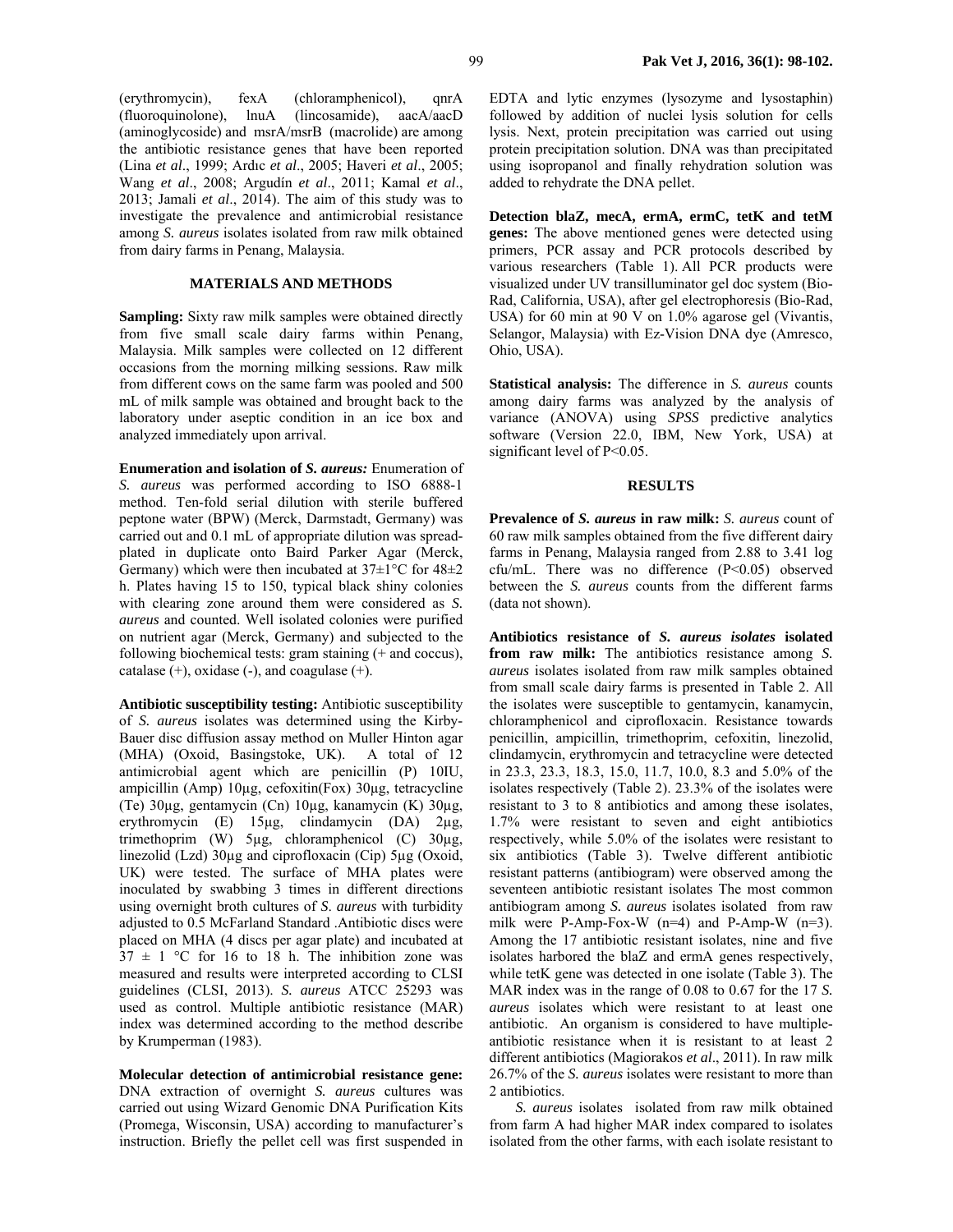**Table 1:** Target antibiotics resistance gene and primers used in this study

|                     | . .                                 |                            |                      |  |
|---------------------|-------------------------------------|----------------------------|----------------------|--|
| Resistance gene     | <b>Primers</b>                      | Size of target region (bp) | References           |  |
| blaZ (penicillin)   | <b>BlaZ I: AAGAGATTTGCCTATGCTTC</b> | 517                        | Haveri et al. (2005) |  |
|                     | BlaZ 2: GCTTGACCACTTTTATCAGC        |                            |                      |  |
| mecA (methacillin)  | mecA For: AAGCAATAGAATCATCAGAT      | 45 I                       |                      |  |
|                     | mecA Rev: AGTTCTGCAGTACCGGATTTGC    |                            | Kamal et al. (2013)  |  |
| tetK (tetracycline) | tetK For: GTAGCGACAATA GGTAATAGT    |                            |                      |  |
|                     | tetK Rev: GTAGTGACAATAAACCTCCTA     | 360                        |                      |  |
| tetM (tetracycline) | tetM For: AGTGGAGCGATTACAGAA        |                            |                      |  |
|                     | tetM Rev: CATATGTCCTGGCGTGTCTA      | 158                        |                      |  |
| ermA (erythromycin) | ermA For: AAGCGGTAAACCCCTCTGA       |                            | Ardic et al. (2005)  |  |
|                     | ermA Rev: TTCGCAAATCCCTTCTCAAC      | 190                        |                      |  |
| ermC (erythromycin) | ermC For: AATCGTCAATTCCTGCATGT      |                            |                      |  |
|                     | ermC Rev: TAATCGTGGAATACGGGTTTG     | 299                        |                      |  |
|                     |                                     |                            |                      |  |

**Table 2:** Number and percentage of *S. aureus* isolates isolated from raw milk obtained from different farms resistant to different antibiotics.

| Antibiotics     | Number of isolates / total number of isolates (percentage) of resistance S. aureus isolates |            |            |            |            |               |
|-----------------|---------------------------------------------------------------------------------------------|------------|------------|------------|------------|---------------|
|                 | Farm A                                                                                      | Farm B     | Farm C     | Farm D     | Farm E     | Total         |
| Penicillin      | 4/12(33.3)                                                                                  | 3/12(25.0) | 2/12(16.7) | 2/12(16.7) | 3/12(25.0) | 14/60 (23.30) |
| Ampicillin      | 4/12(33.3)                                                                                  | 3/12(25.0) | 2/12(16.7) | 2/12(16.7) | 3/12(25.0) | 14/60 (23.30) |
| Cefoxitin       | 4/12(33.3)                                                                                  | 1/12(8.3)  | 2/12(16.7) | 2/12(16.7) | 0/12(0.0)  | $9/60$ (15.0) |
| Tetracycline    | 1/12(8.3)                                                                                   | 2/12(16.7) | 0/12(0.0)  | 0/12(0.0)  | 0/12(0.0)  | 3/60(50.0)    |
| Gentamycin      | 0/12(0.0)                                                                                   | 0/12(0.0)  | 0/12(0.0)  | 0/12(0.0)  | 0/12(0.0)  | 0/60(0.0)     |
| Kanamycin       | 0/12(0.0)                                                                                   | 0/12(0.0)  | 0/12(0.0)  | 0/12(0.0)  | 0/12(0.0)  | 0/60(0.0)     |
| Erythromycin    | 3/12(25.0)                                                                                  | 1/12(8.3)  | 0/12(0.0)  | 1/12(8.3)  | 0/12(0.0)  | 5/60(8.3)     |
| Clindamycin     | 3/12(25.0)                                                                                  | 2/12(16.7) | 0/12(0.0)  | 1/12(8.3)  | 0/12(0.0)  | $6/60$ (10.0) |
| Trimethoprim    | 3/12(25.0)                                                                                  | 2/12(16.7) | 2/12(16.7) | 2/12(16.7) | 2/12(16.7) | 11/60(18.3)   |
| Chloramphenicol | 0/12(0.0)                                                                                   | 0/12(0.0)  | 0/12(0.0)  | 0/12(0.0)  | 0/12(0.0)  | 0/60(0.0)     |
| Linezolid       | 3/12(25.0)                                                                                  | 3/12(25.0) | 0/12(0.0)  | 1/12(8.3)  | 0/12(0.0)  | $7/60$ (11.7) |
| Ciprofloxacin   | 0/12(0.0)                                                                                   | 0/12(0.0)  | 0/12(0.0)  | 0/12(0.0)  | 0/12(0.0)  | 0/60(0.0)     |

| <b>Table 3:</b> Antibiogram and presence of antibiotic resistant genes in S. |  |  |  |
|------------------------------------------------------------------------------|--|--|--|
| aureus isolated from raw milk                                                |  |  |  |

| Antibiogram             | No of<br>isolates | Type of gene/s<br>detected | Farm/s | <b>MAR</b><br>index |
|-------------------------|-------------------|----------------------------|--------|---------------------|
| P-Amp-Fox-W             | 3                 | blaZ                       | A, C,C | 0.33                |
| P-Amp-Fox-W             |                   | nd                         | D      | 0.33                |
| P-Amp-W                 | 3                 | blaZ                       | D, E,E | 0.25                |
| P-Amp-Lzd               |                   | nd                         | в      | 0.25                |
| E-Da-Lzd                |                   | ermA                       | D      | 0.25                |
| P-Amp-Fox-E-Da-Lzd      |                   | ermA                       | А      | 0.50                |
| P-Amp-Te-Da-W-Lzd       |                   | blaZ                       | в      | 0.50                |
| P-Amp-Fox-Da-W-Lzd      |                   | nd                         | В      | 0.50                |
| P-Amp-Fox-E-Da-W-Lzd    |                   | blaZ, ermA                 | A      | 0.58                |
| P-Amp-Fox-Te-E-Da-W-Lzd |                   | blaZ. ermA                 | A      | 0.67                |
| Te-E                    |                   | ermA, tetK                 | в      | 0.17                |
| P-Amp                   |                   | nd                         | Е      | 0.17                |
| Fox                     |                   | $nd*$                      | D      | 0.08                |

Antibiotics: Penicillin (P) 10IU; Ampicillin (Amp) 10µg; Cefoxitin (Fox) 30µg; Tetracycline (Te) 30µg; Erythromycin (E) 15µg; Clindamycin (DA) 2µg; Trimethoprim (W) 5µg; Linezolid (Lzd) 30µg; Resistance gene: ermA (erythromycin); blaZ (penicillin); tetK (tetracycline); \*nd –none detected

at least 4 different antibiotics. Resistance towards penicillin, ampicillin and trimethoprim was observed among isolates isolated from all five dairy farms. Resistance to erythromycin, clindamycin and linezolid were observed in *S. aureus* isolates isolated from farm A, B and D, while resistance to tetracycline was only observed in isolates from farm A and B. *S. aureus* isolates from farm E was not resistant to cefoxitin.

## **DISCUSSION**

*S. aureus* counts in raw milk obtained in this study were similar to those reported by Sim *et al*. (2012). They reported that *S. aureus* counts of raw milk samples obtained from dairy farms in Sabah, Malaysia, ranged from 2.73 to 3.55 log cfu/mL. On the contrary, Chye *et al*. (2004) reported that *S. aureus* counts of 930 raw milk samples obtained from four different regional milk collecting centers in Malaysia has an average count of 4.08 log cfu/mL. Gundogan *et al*. (2006) also reported that all 60 raw milk samples examined were positive for *S. aureus*.

*S. aureus* counts of all raw milk samples tested exceeded the limit set by European Union Council Directive (92/46/EEC) for direct human consumption in which the count should be less than  $5 \times 10^2$  cfu/mL. However, only 18.3% of the raw milk samples exceeded the European Union Council Directive (92/46/EEC) *S. aureus* limit for raw milk intended for processing in which the count should be less than  $2 \times 10^3$  cfu/mL (Pelesa *et al.*, 2007). The high prevalence and count of *S. aureus* obtained in this study can be attributed to unhygienic conditions on the farm, improper handling and lack of refrigeration facilities on the farm and storage at ambient temperature which leads to contamination and proliferation of *S. aureus*. Another reason that contributes to high *S. aureus* count of raw milk might be due to the cattle having subclinical mastitis caused by *S. aureus*.

Similar to this study, Frey *et al*. (2013) reported that *Staphylococcus* isolates isolated from raw milk and dairy products were resistant to clindamycin, erythromycin, linezolid and trimethoprim. However Frey *et al*. (2013) also reported that *Staphylococcus* isolates were resistance to chloramphenicol, gentamycin and kanamycin which differ to findings in this study in which, *S. aureus* isolates were susceptible to chloramphenicol, gentamycin and kanamycin. Prior studies have reported very high prevalence of penicillin and tetracycline resistant *S. aureus* isolates isolated from raw milk. Jamali *et al.* (2015) reported that 44.4 and 56.2% of *S. aureus* isolates isolated from bovine raw milk in Iran were resistant to penicillin and tetracycline. Similarly, Goa *et al*. (2012) reported that 96.2 and 98.1% of *S. aureus* isolates from raw milk in China were resistant to penicillin and tetracycline respectively. Both these studies reported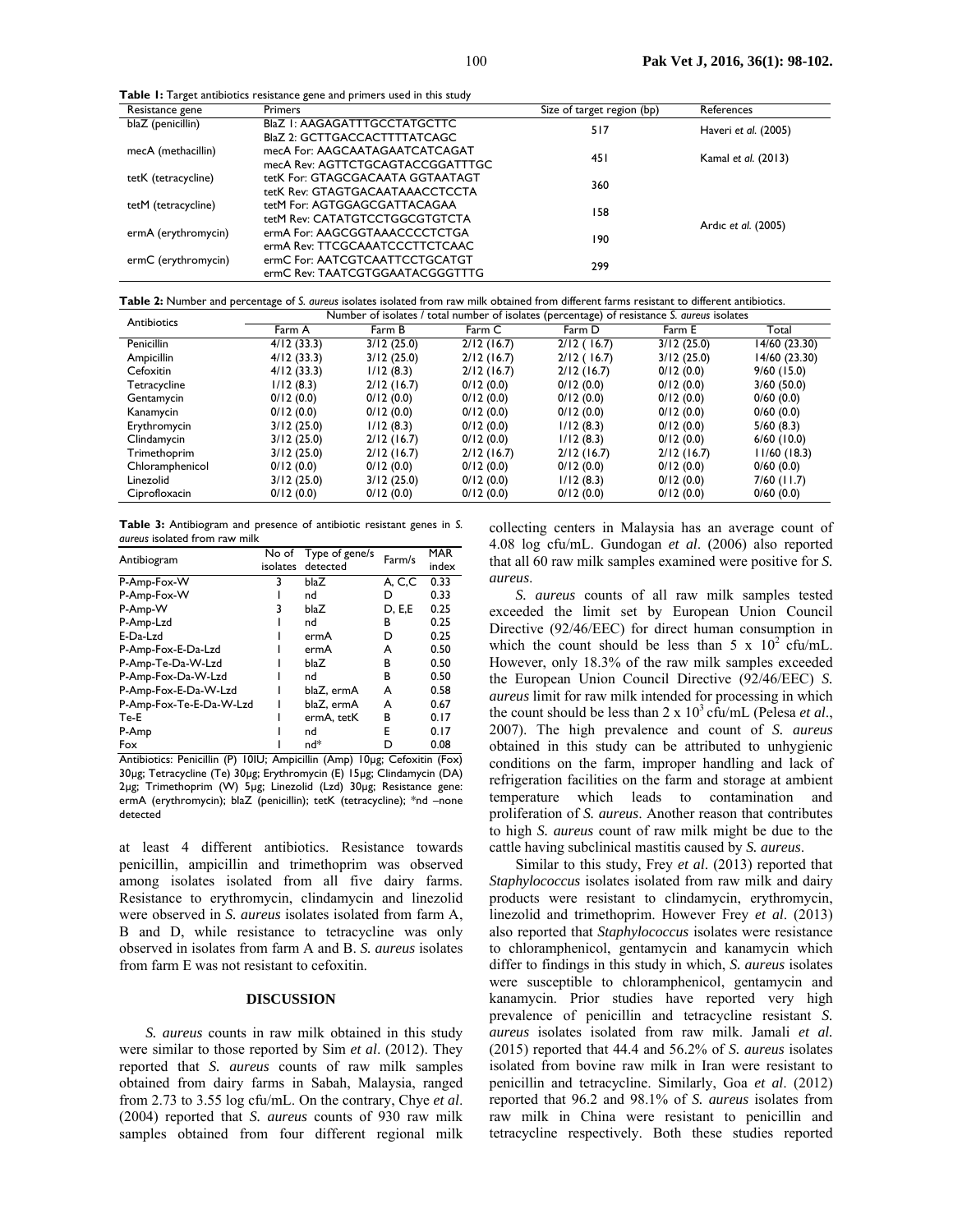much higher prevalence of penicillin and tetracycline resistant isolates as compared to current study.

In most countries, penicillin and tetracycline are routinely used to treat *S. aureus* infection in cattle (Chambers, 2001). Widespread and continuous use of penicillin and tetracycline leads to increase in resistance towards these antimicrobial agents (Chambers, 2001; Jamali *et al.*, 2015). However in Malaysia, the National Pharmaceutical Control Bureau (NPCB) of the Ministry of Health reported that drugs or antimicrobial agents are mostly used in poultry and pig farms and less in cattle and goat farms (FAO, 2012). This might be the reason that contributes to the lower frequency of antimicrobial resistance observed among *S. aureus* isolates in this study. In Malaysia, most dairy cows are not heavy milk producers as most of them produced about 5 liters of milk per milking session, this could be attributed to breed, feed and weather. It is a known fact that cows which produce little milk are not prone to acute mastitis but might suffer from sub clinical mastitis.

Resistance gene ermA was detected in all *S. aureus* isolates which were resistant to erythromycin but ermC resistance gene was not detected in any of the isolates. The result are not in agreement with research by Gao *et al*. (2012) which reported that ermC is more common than ermA among *S. aureus* isolates isolated from cow with mastitis in which all isolates that are phenotypically resistance to erythromycin shows the presence of ermC while ermA was not detected at all. Tetracycline resistance gene tetM was not detected; however tetK gene was detected in only 33.3% of the phenotypically resistance tetracycline *S. aureus* isolate. Cengiz *et al*. (2015) also reported that phenotypically resistance tetracycline strains were more prevalent as compared to genotypically resistance strains in which only 33.3% out of the phenotypically resistance *S. aureus* strains shows the presence of tetracycline (tetK/tetM) resistance gene. Resistance gene blaZ was detected in 64.3% of *S. aureus* isolates which shows phenotypic resistance to penicillin. Haveri *et al*. (2005) also reported that not all strains that exhibit phenotypic resistance to penicillin harbor blaZ resistance gene in which there was isolates which were phenotypically resistance to penicillin but did not show the presence of blaZ gene. MecA gene was not detected among the *S. aureus* isolates which exhibited phenotypic resistance to cefoxitin. Kamal *et al*. (2013) reported a low prevalence of mecA gene (5.3%) among *S. aureus* isolates from raw milk and dairy products. CLSI guideline suggests the use of cefoxitin or oxacillin disk diffusion or minimum inhibitory concentration (MIC) as an alternative method for detection of methacillin resistant *S. aureus* (MRSA). Due to the difference between the test methods and resistance mechanisms, which mediate methicillin resistance in *S. aureus*, detection of MRSA cannot be based on either phenotypic or genotypic methods but both methods should be used in combination (Araj *et al*., 1999).

**Conclusions:** The result of this study shows prevalence of high *S. aureus* counts in raw milk produced by smallscale dairy farms. This indicates that there is a need to implement proper hygiene and sanitation of milk handling practices on the dairy farms and along the food chain in

order to reduce contamination and improve the microbiological quality of raw milk. Presence of *S. aureus* isolates with multiple- antimicrobial resistance was also observed in this study. It is necessary that relevant authorities need to assist the dairy farmers on issues concerning animal health and also control and monitor the use of antibiotics to prevent widespread emergence of multiple drug resistance pathogens. Both high counts and presence of multiple- antimicrobial resistance *S. aureus* are issues that have negative implication on human health and economics thus it should not be taken lightly, immediate action should be carried out to ensure safety and quality of raw milk.

**Acknowledgements:** The work was supported by Fundamental Research Grant Scheme (203/PTEKIND/ 6711238) of Ministry of Higher Education, Malaysia. The authors declare they have no conflict of interest.

**Author's contribution:** GR supervised and guide the study. WNWA co-supervised the study. SSAK carried out sampling and laboratory analysis. CLO assist with the molecular analysis. All authors wrote, revised and approved the manuscript.

#### **REFERENCES**

- Araj GF, Talhouk RS, Simaan CJ and Maasad MJ, 1999. Discrepancies between mecA PCR and conventional tests used for detection of methicillin resistant *Staphylococcus aureus*. Int J Antimicrob Agents, 11: 47-52.
- Ardıc N, Ozyurt M, Sareyyupoğlu B and Haznedaroğlu T, 2005. Investigation of erythromycin and tetracycline resistance genes in methicillin-resistant staphylococci. Int J Antimicrob Agents, 26: 213-218.
- Argudín MA, Tenhagen BA, Fetsch A, Sachsenröder J, Käsbohrer A *et al*., 2011.Virulence and resistance determinants of German *Staphylococcus aureus* ST398 isolates from nonhuman sources. Appl Environ Microbiol, 77: 3052-3060.
- Bradley AJ, 2002. Bovine mastitis: An Evolving Disease. Vet J, 164: 116- 128.
- Cengiz S, Dinc G and Cengiz M, 2015. Evaluation of antimicrobial resistance in *Staphylococcus* spp. isolated from subclinical mastitis in cows. Pak Vet J, 35: 334-338.
- Chambers HF, 2001. The changing epidemiology of *Staphylococcus aureus*. Emerg Infect Dis, 7: 178-182.
- Chye FY, Abdullah A and Ayob MK, 2004. Bacteriological Quality and Safety of Raw Milk in Malaysia. Food Microbiol, 21: 535-541.
- CLSI, 2013. Performance Standards for Antimicrobial Susceptibility Testing; Twenty-Third Informational Supplement (M100-S23). Clinical and Laboratory Standards Institute, Pennsylvania, USA. pp: 72-81.
- FAO, 2012. Proceedings of the International Workshop on the Use of Antimicrobials in Livestock Production and Antimicrobials Resistance in the Asia Pacific Region, 22-23 October 2012, Negombo, Sri Lanka, (Country Report: Malaysia, Akma NH). Food and Agriculture Organization. pp 57-66.
- Frey Y, Rodriguez JP, Thomann A, Schwendener S and Perreten V, 2013. Genetic characterization of antimicrobial resistance in coagulase-negative staphylococci from bovine mastitis milk. J Dairy Sci, 96: 2247-2257.
- Gao J, Ferreri M, Yu F, Liu X, Chen L *et al*., 2012. Molecular types and antibiotic resistance of *Staphylococcus aureus* isolates from bovine mastitis in a single herd in China. Vet J, 192: 550-552.
- Gundogan N, Citak S and Turan E, 2006. Slime production, DNase activity and antibiotic resistance of *Staphylococcus aureus* isolated from raw milk, pasteurised milk and ice cream samples. Food Control, 17: 389-392.
- Haveri M, Suominen S, Rantala L, Honkanen-Buzalski T and Pyörälä S, 2005. Comparison of phenotypic and genotypic detection of penicillin G resistance of *Staphylococcus aureus* isolated from bovine intramammary infection. Vet Microbiol, 106: 97-102.